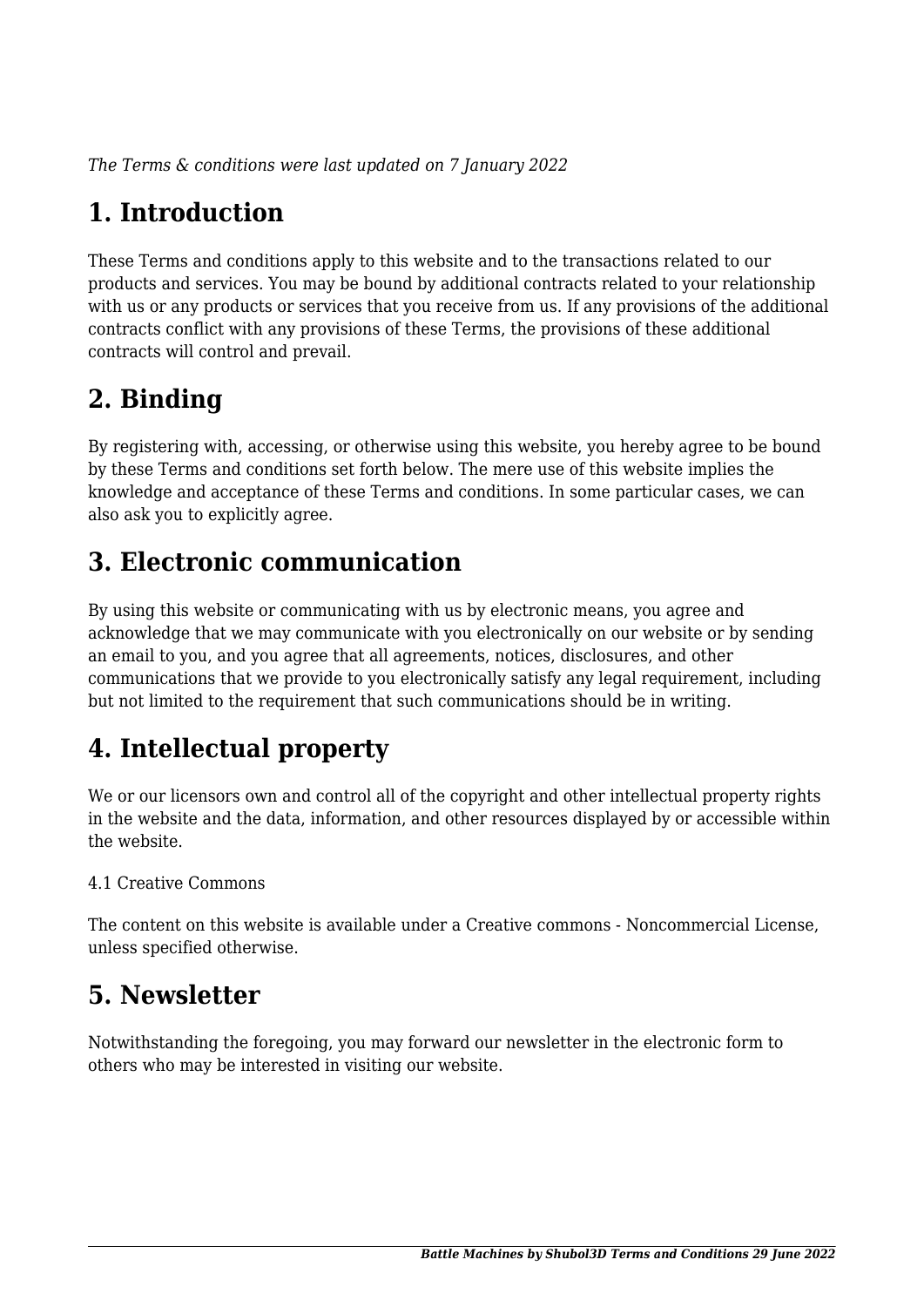# **6. Third-party property**

Our website may include hyperlinks or other references to other party's websites. We do not monitor or review the content of other party's websites which are linked to from this website. Products or services offered by other websites shall be subject to the applicable Terms and Conditions of those third parties. Opinions expressed or material appearing on those websites are not necessarily shared or endorsed by us.

We will not be responsible for any privacy practices or content of these sites. You bear all risks associated with the use of these websites and any related third-party services. We will not accept any responsibility for any loss or damage in whatever manner, however caused, resulting from your disclosure to third parties of personal information.

### **7. Responsible use**

By visiting our website, you agree to use it only for the purposes intended and as permitted by these Terms, any additional contracts with us, and applicable laws, regulations, and generally accepted online practices and industry guidelines. You must not use our website or services to use, publish or distribute any material which consists of (or is linked to) malicious computer software; use data collected from our website for any direct marketing activity, or conduct any systematic or automated data collection activities on or in relation to our website.

Engaging in any activity that causes, or may cause, damage to the website or that interferes with the performance, availability, or accessibility of the website is strictly prohibited.

### **8. Registration**

You may register for an account with our website. During this process, you may be required to choose a password. You are responsible for maintaining the confidentiality of passwords and account information and agree not to share your passwords, account information, or secured access to our website or services with any other person. You must not allow any other person to use your account to access the website because you are responsible for all activities that occur through the use of your passwords or accounts. You must notify us immediately if you become aware of any disclosure of your password.

After account termination, you will not attempt to register a new account without our permission.

# **9. Idea submission**

Do not submit any ideas, inventions, works of authorship, or other information that can be considered your own intellectual property that you would like to present to us unless we have first signed an agreement regarding the intellectual property or a non-disclosure agreement. If you disclose it to us absent such written agreement, you grant to us a worldwide, irrevocable,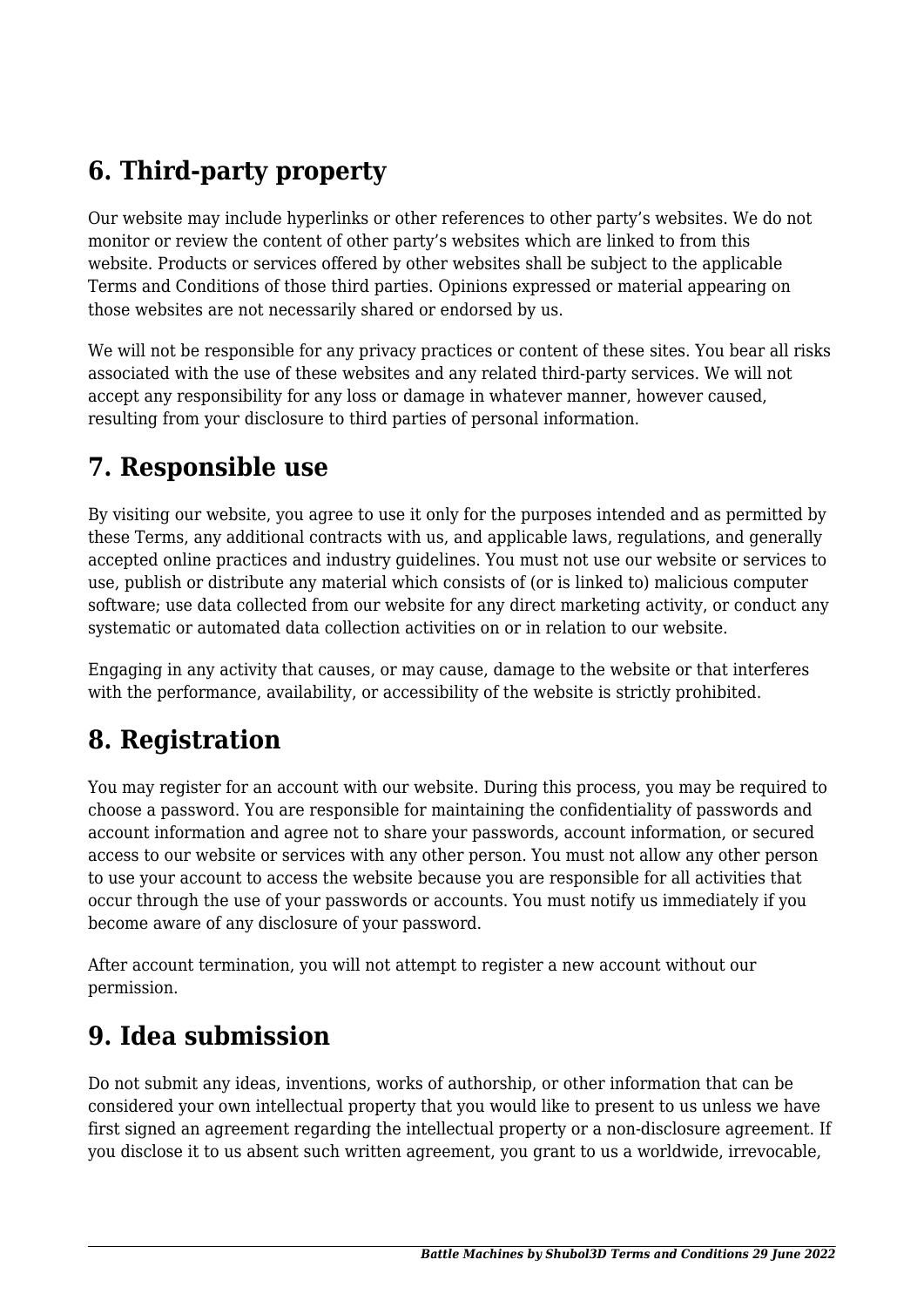non-exclusive, royalty-free license to use, reproduce, store, adapt, publish, translate and distribute your content in any existing or future media.

### **10. Termination of use**

We may, in our sole discretion, at any time modify or discontinue access to, temporarily or permanently, the website or any Service thereon. You agree that we will not be liable to you or any third party for any such modification, suspension or discontinuance of your access to, or use of, the website or any content that you may have shared on the website. You will not be entitled to any compensation or other payment, even if certain features, settings, and/or any Content you have contributed or have come to rely on, are permanently lost. You must not circumvent or bypass, or attempt to circumvent or bypass, any access restriction measures on our website.

# **11. Warranties and liability**

Nothing in this section will limit or exclude any warranty implied by law that it would be unlawful to limit or to exclude. This website and all content on the website are provided on an "as is" and "as available" basis and may include inaccuracies or typographical errors. We expressly disclaim all warranties of any kind, whether express or implied, as to the availability, accuracy, or completeness of the Content. We make no warranty that:

- this website or our content will meet your requirements;
- this website will be available on an uninterrupted, timely, secure, or error-free basis.

Nothing on this website constitutes or is meant to constitute, legal, financial or medical advice of any kind. If you require advice you should consult an appropriate professional.

The following provisions of this section will apply to the maximum extent permitted by applicable law and will not limit or exclude our liability in respect of any matter which it would be unlawful or illegal for us to limit or to exclude our liability. In no event will we be liable for any direct or indirect damages (including any damages for loss of profits or revenue, loss or corruption of data, software or database, or loss of or harm to property or data) incurred by you or any third party, arising from your access to, or use of, our website.

Except to the extent any additional contract expressly states otherwise, our maximum liability to you for all damages arising out of or related to the website or any products and services marketed or sold through the website, regardless of the form of legal action that imposes liability (whether in contract, equity, negligence, intended conduct, tort or otherwise) will be limited to the total price that you paid to us to purchase such products or services or use the website. Such limit will apply in the aggregate to all of your claims, actions and causes of action of every kind and nature.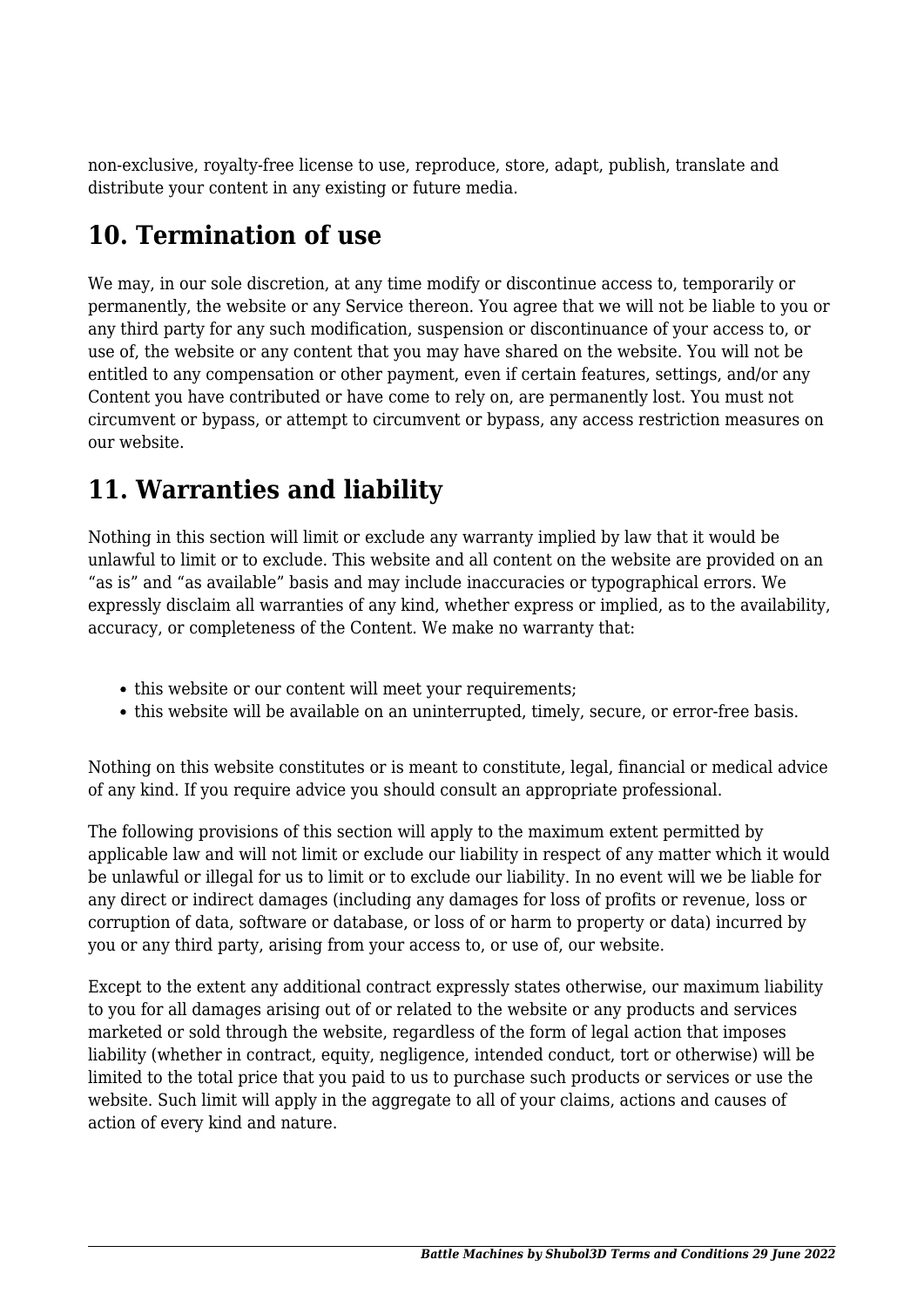# **12. Privacy**

To access our website and/or services, you may be required to provide certain information about yourself as part of the registration process. You agree that any information you provide will always be accurate, correct, and up to date.

### **13. Accessibility**

We are committed to making the content we provide accessible to individuals with disabilities. If you have a disability and are unable to access any portion of our website due to your disability, we ask you to give us a notice including a detailed description of the issue you encountered. If the issue is readily identifiable and resolvable in accordance with industrystandard information technology tools and techniques we will promptly resolve it.

# **14. Export restrictions / Legal compliance**

Access to the website from territories or countries where the Content or purchase of the products or Services sold on the website is illegal is prohibited. You may not use this website in violation of export laws and regulations of Slovakia.

### **15. Affiliate marketing**

Through this Website we may engage in affiliate marketing whereby we receive a percentage of or a commission on the sale of services or products on or through this website. We may also accept sponsorships or other forms of advertising compensation from businesses. This disclosure is intended to comply with legal requirements on marketing and advertising which may apply, such as the US Federal Trade Commission Rules.

# **16. Assignment**

You may not assign, transfer or sub-contract any of your rights and/or obligations under these Terms and conditions, in whole or in part, to any third party without our prior written consent. Any purported assignment in violation of this Section will be null and void.

# **17. Breaches of these Terms and conditions**

Without prejudice to our other rights under these Terms and Conditions, if you breach these Terms and Conditions in any way, we may take such action as we deem appropriate to deal with the breach, including temporarily or permanently suspending your access to the website, contacting your internet service provider to request that they block your access to the website, and/or commence legal action against you.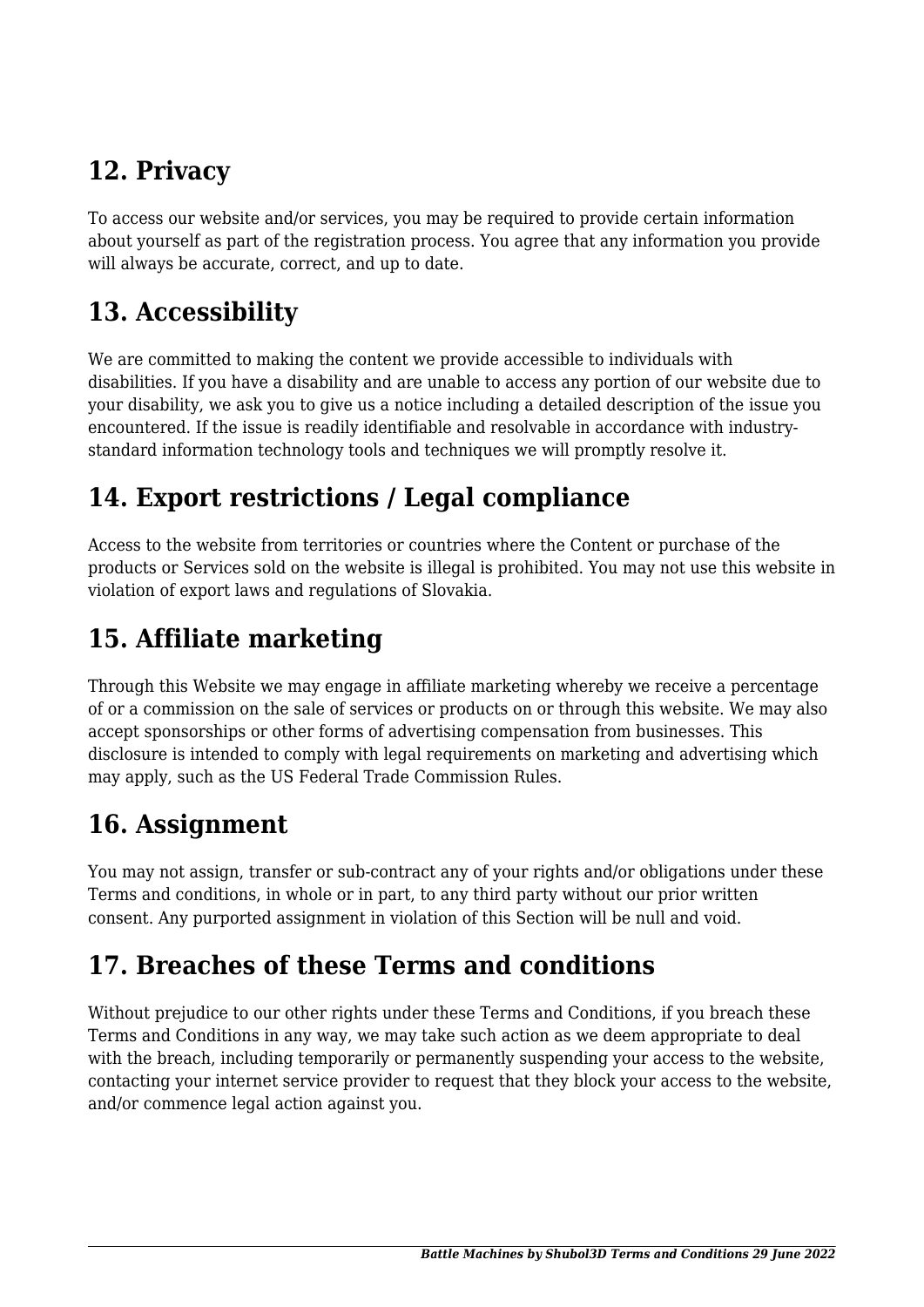# **18. Force majeure**

Except for obligations to pay money hereunder, no delay, failure or omission by either party to carry out or observe any of its obligations hereunder will be deemed to be a breach of these Terms and conditions if and for as long as such delay, failure or omission arises from any cause beyond the reasonable control of that party.

### **19. Indemnification**

You agree to indemnify, defend and hold us harmless, from and against any and all claims, liabilities, damages, losses and expenses, relating to your violation of these Terms and conditions, and applicable laws, including intellectual property rights and privacy rights. You will promptly reimburse us for our damages, losses, costs and expenses relating to or arising out of such claims.

#### **20. Waiver**

Failure to enforce any of the provisions set out in these Terms and Conditions and any Agreement, or failure to exercise any option to terminate, shall not be construed as waiver of such provisions and shall not affect the validity of these Terms and Conditions or of any Agreement or any part thereof, or the right thereafter to enforce each and every provision.

### **21. Language**

These Terms and Conditions will be interpreted and construed exclusively in English. All notices and correspondence will be written exclusively in that language.

#### **22. Entire agreement**

These Terms and Conditions shall constitute the entire agreement between you and Lubos Cernak in relation to your use of this website.

# **23. Updating of these Terms and conditions**

We may update these Terms and Conditions from time to time. It is your obligation to periodically check these Terms and Conditions for changes or updates. The date provided at the beginning of these Terms and Conditions is the latest revision date. Changes to these Terms and Conditions will become effective upon such changes being posted to this website. Your continued use of this website following the posting of changes or updates will be considered notice of your acceptance to abide by and be bound by these Terms and Conditions.